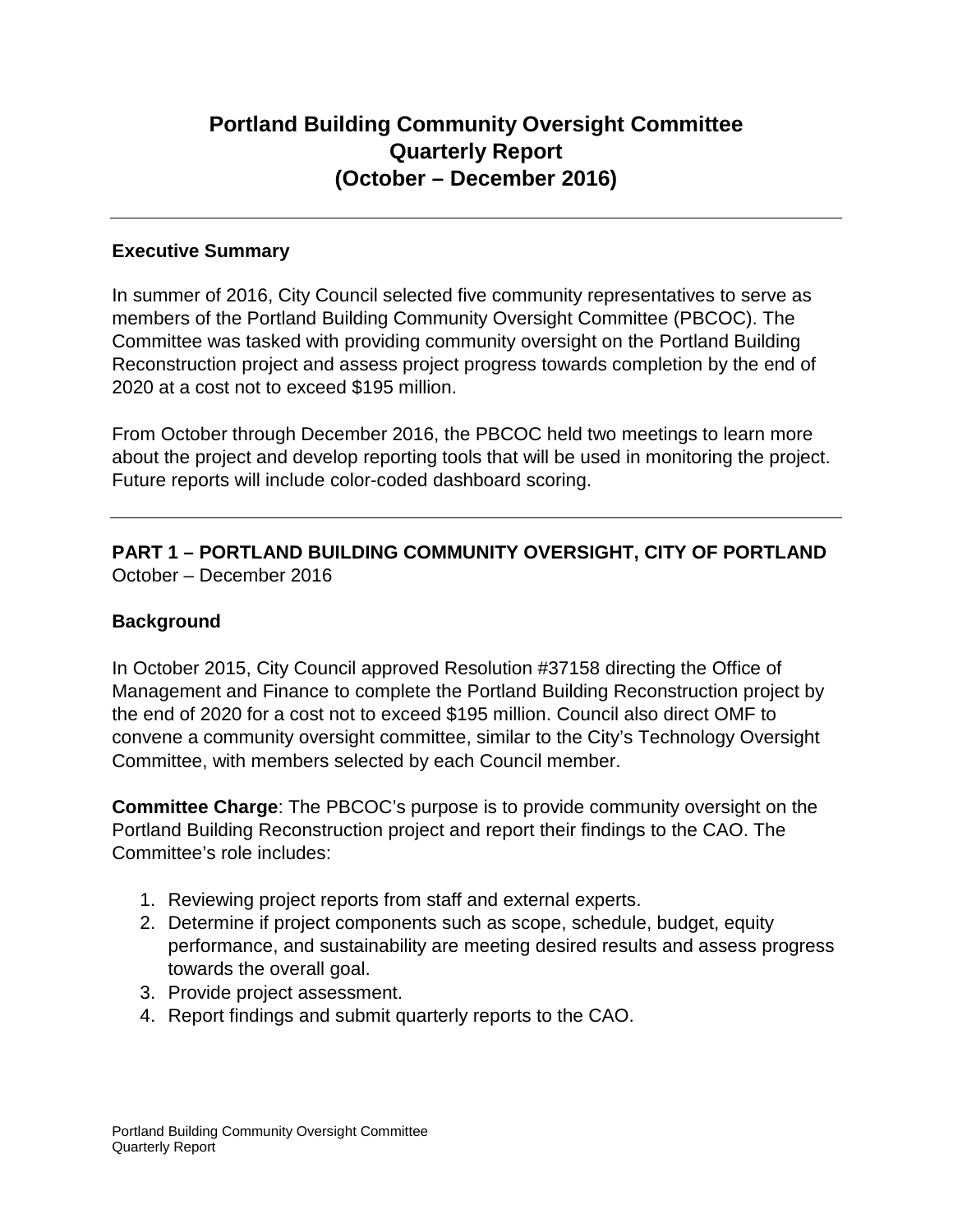# **Committee Members**

In July 2016, Council members selected the following community members to serve on the PBCOC:

| <b>Member</b>             | Selected by:                     |  |
|---------------------------|----------------------------------|--|
| <b>Cindy Nichol</b>       | <b>Mayor Charlie Hales</b>       |  |
| <b>Charles Farrington</b> | <b>Commissioner Nick Fish</b>    |  |
| Don Shanklin              | <b>Commissioner Amanda Fritz</b> |  |
| <b>Robert Ball</b>        | <b>Commissioner Steve Novick</b> |  |
| Tom Walsh                 | <b>Commissioner Dan Saltzman</b> |  |

Committee members signed statements of independence and non-conflict of interest. By signing, they agreed to treat their positions as a public trust, adhere to stipulated ethical laws, render decisions required based on merits and not upon prejudice, maintain independent and objective judgment, avoid any appearance of impropriety, and refrain from disseminating confidential and sensitive information. In addition, the committee determined that decisions would ideally be made by consensus. If the group is unable to reach a consensus, the committee will take a vote.

# **Committee Meetings to Date**:

# **October 20, 2016**:

The PBCOC met with the project team including representatives from the project management team at the Office of Management and Finance, the Owner's Representatives (Day CPM Services LLC), and the Design-Build-Relocate contractors (Howard S. Wright Construction company/DLR Group). Team representatives provided background information and current status updates. Much of the discussion focused on salient topics such as project scope and budget, re-location decision, community engagement initiatives, remote work, archiving, and the Data Center Move project.

Committee members gained a better understanding of their roles and discussed a project scoring system modeled after the Technology Oversight Committee, as Council recommended. The expectation is that the PBCOC will score project components such as budget, schedule, scope, equity performance, and sustainability based on information provided by team leaders and then submit quarterly reports to the CAO. Committee members agreed to meet every third Thursday of the month.

# **November 17, 2016:**

At this meeting, the project team shared updates related to Phase I of the Portland Building Reconstruction project and covered topics including project scope, envelope design, blended floor plan, Kit-Of-Parts furniture solution, and bureau's workplace alignment plans.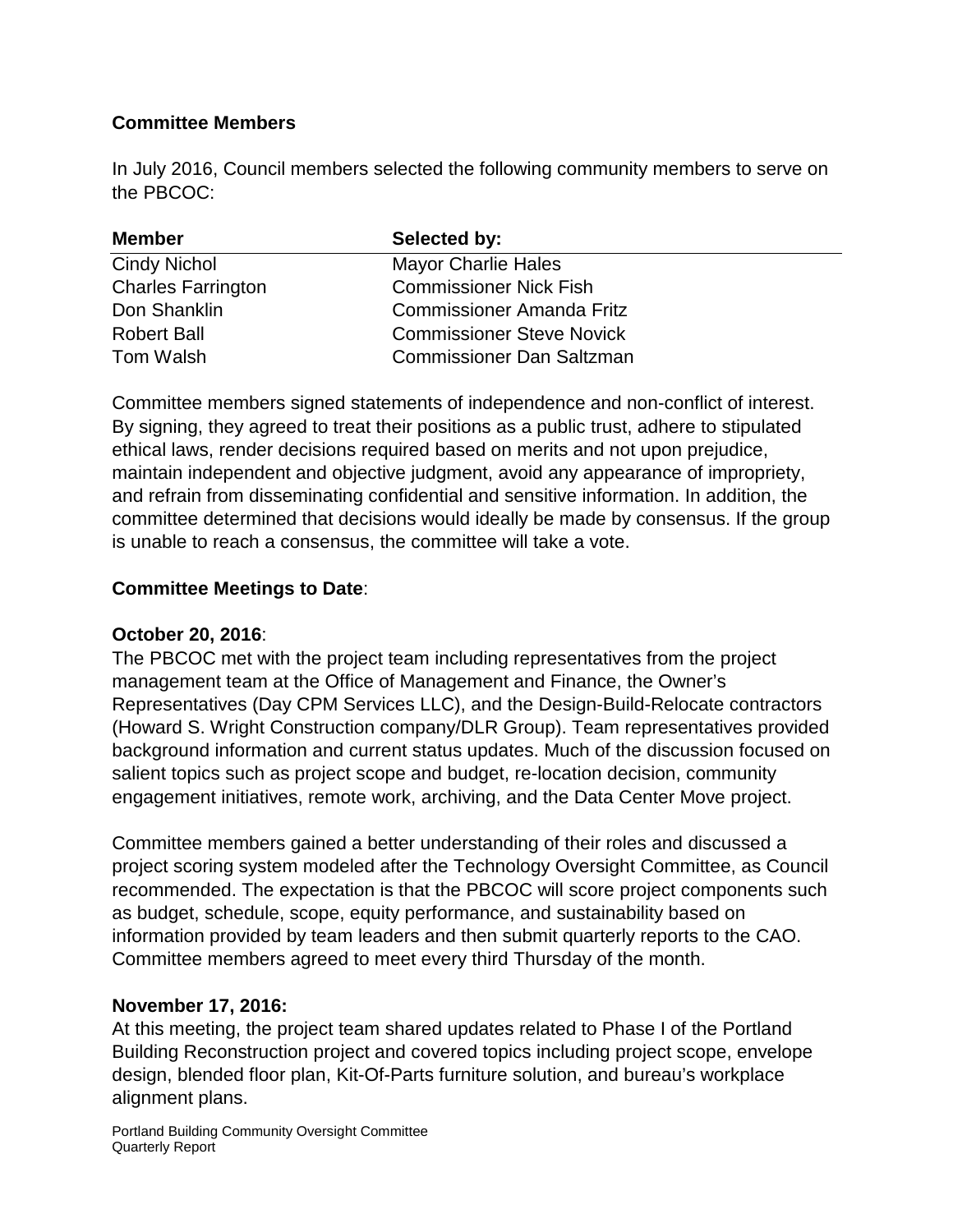The committee also provided feedback on more detailed report templates.

**December 15, 2016**: The December meeting was cancelled due to severe weather conditions and closure of City offices.

*Note: Future quarterly reports will include scoring from each meeting. However, there was no scoring during this quarter.*

# **PART II: SUMMARY OF PROJECT UNDER PBCOC OVERSIGHT**

October – December 2016

**Project Description:** This project is for the reconstruction of the existing Portland Building. At the minimum, the project will include the following: eliminate water intrusion issues; repair structural degradation and upgrade seismic level to meet current code for the existing buildings; upgrade/replace HVAC and other building systems that are at/near the end of their useful life; and upgrade accessibility of the building.

**Project Vision:** Provide a resilient building that serves community and workplace needs for current and future City operations for years to come.

**Project Mission**: Reconstruct the Portland Building in a fiscally responsible way, creating a functional, accessible, sustainable, seismically upgraded workplace.

**Budget:** \$195 million

**Completion Deadline**: By the end of 2020

**Current Status:** The project team is on track to complete design, building construction, as well as tenant move-in and move-out by 2020. Phase 1 was completed in Dec. 2016. The information provided at the completion of Phase 1 will give the PBCOC more detailed budget, scope, and schedule to assess when scoring.

Major Accomplishments this quarter:

- Completion of Phase 1 (Conceptualization and Criteria Design).
- Submitted Phase 1 report. The report provides information on project scope, target budget, and schedule and completes the conceptualization and design criteria. It includes a narrative of design requirements and preliminary design drawings that establish the project Basis of Design (BOD). In addition, the reports includes a revised eco-charrette report covering alignment with the City's Green Building Policy, energy, thermal efforts, and WELL certification.